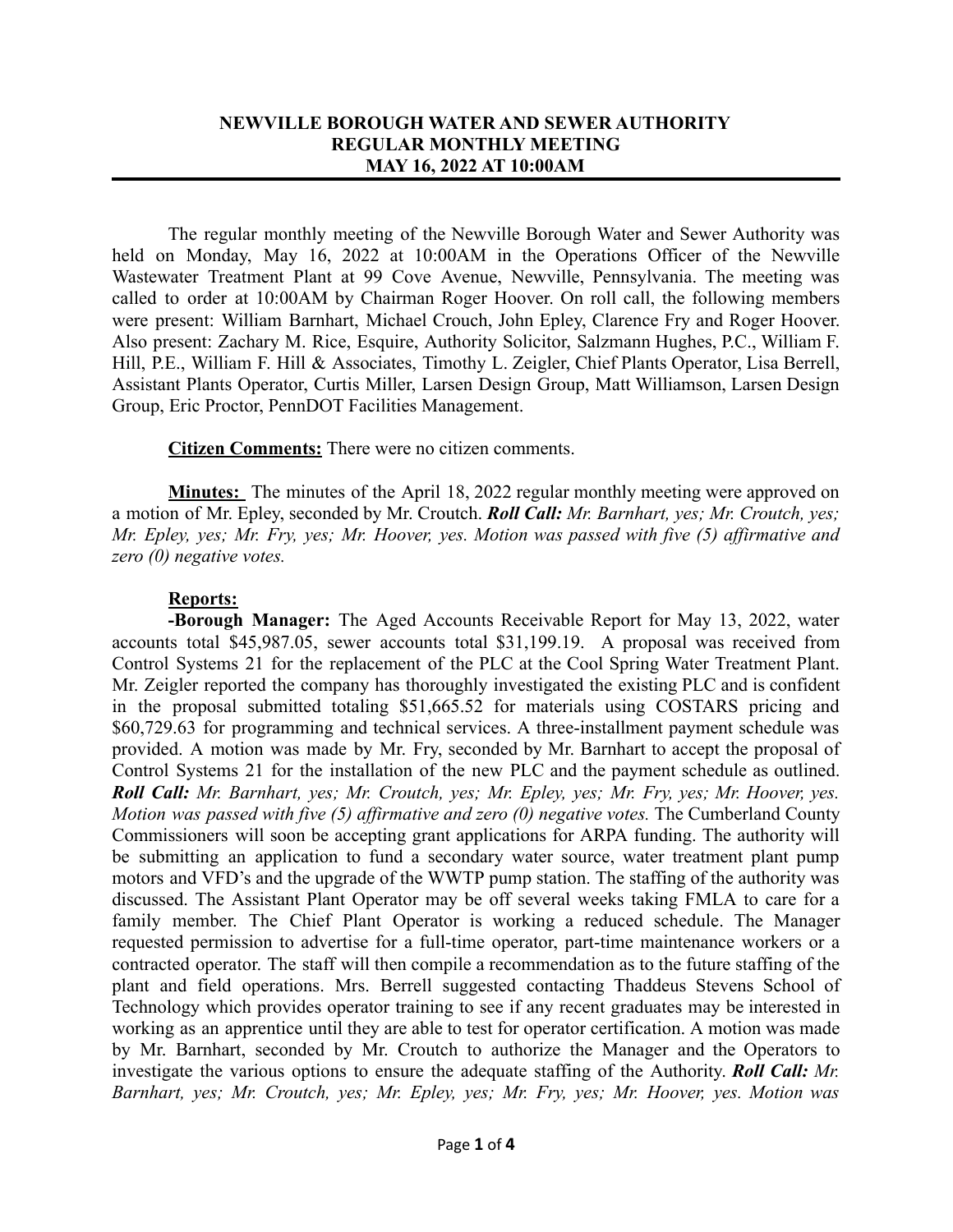*passed with five (5) affirmative and zero (0) negative votes.* The report of the Borough Manager was accepted as presented.

**-Chief Plants Operator:** Mr. Zeigler reported the Authority has been awarded a grant for source water monitoring. He will proceed with the purchase of a probe and related equipment for installation at Cool Spring, and will submit the invoices to the SRBC for reimbursement. Kirbtech has installed new monitoring cameras in the WWTP pump station motor control panel and at the Cool Spring WTP control desk. The operators may now access and view these cameras from any location at anytime with the use of their cell phones. Envirep LLC on May 4-5, 2022 serviced the waste water pump station equipment and all pumps have been serviced and set for optimum efficiency. The 2022 Ford Ranger service truck has been delivered and the staff is modifying the work bins on the box to accommodate tools and other equipment. The PA DEP Bureau of Water Quality has requested permission to use the Penn Township water standpipe for a training exercise on June 1, 2022 at 10:00AM. A motion was made by Mr. Croutch, seconded by Mr. Barnhart to authorize the PA DEP to use the Penn Township Water Standpipe for a training exercise. *Roll Call: Mr. Barnhart, yes; Mr. Croutch, yes; Mr. Epley, yes; Mr. Fry, yes; Mr. Hoover, yes. Motion was passed with five (5) affirmative and zero (0) negative votes.* Professor Feeney of Shippensburg University has offered to investigate the influence of several nearby water sources on the Cool Spring. Dye tracing will be used. The dye is a food-grade based product, not harmful to people or the environment. Professor Feeney and Dr. Todd Hurd have performed similar tests of Cool Spring in the past. A motion was made by Mr. Epley, seconded by Mr. Barnhart to authorize Professor Thomas Feeney to proceed with the testing. *Roll Call: Mr. Barnhart, yes; Mr. Croutch, yes; Mr. Epley, yes; Mr. Fry, yes; Mr. Hoover, yes. Motion was passed with five (5) affirmative and zero (0) negative votes.* The report of the Chief Plants Operator was accepted as presented.

**-Water and Sewer Field Operations:** The report of Mrs. Berrell was accepted as presented.

**Old Business:** Eric Proctor, Facilities Administration, PA Department of Transportation, Curtis Miller and Matt Williamson, Project Managers for the Larsen Group were in attendance requesting water and sewer capacity for the I-81 Rest Areas. Site conditions at both locations have compromised the ability of these rest facilities to continue in operation, absent the connection to public water and sewer facilities. Solicitor Rice explained the PennDOT proposed a License Agreement which is not the proper legal instrument to authorize the purchase of water or sewer capacity. The Authority uses a standard Developer's Agreement. It is the policy of the Authority that capacity is not reserved until the Developer's Agreement has been signed and payment for the capacity has been received. He further explained the Authority is in a position to accommodate the request, and the Authority Board may be able to act on the request at the June 20, 2022 meeting if PennDOT will accept the Developer's Agreement proposed by NWSA. The Authority Board was concerned that water capacity had not been requested in the past. The Board requested a new letter from PennDOT outlining the specific water and sewer capacity needs. The Authority also requested a final set of construction plans to be reviewed by William F. Hill, P.E. Mr. Williamson provided a complete set of plans before leaving the meeting. Mr. Proctor stated he would contact the PennDOT Office of Chief Counsel to contact Solicitor Rice directly to finalize the necessary agreements.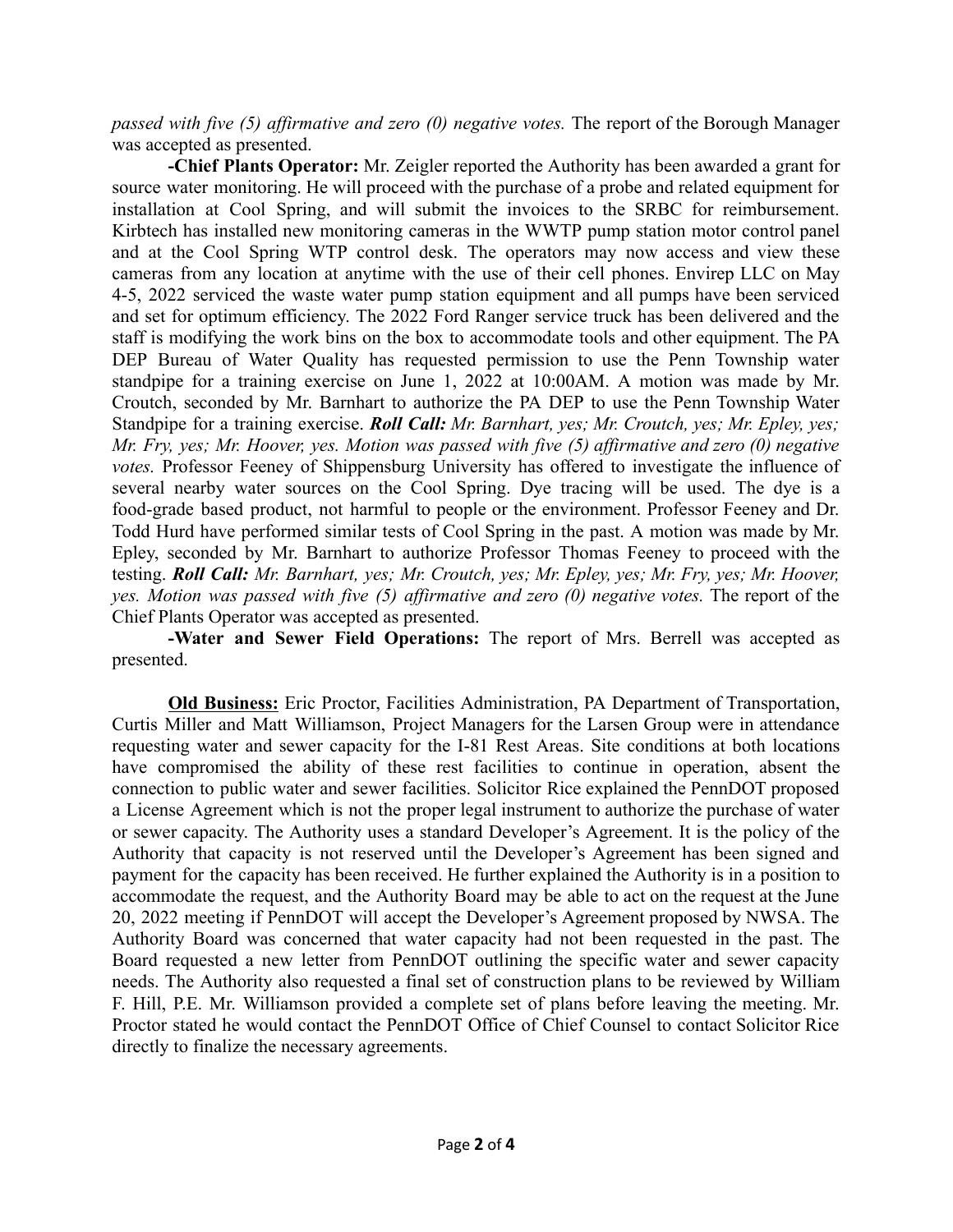**New Business:** A motion was made by Mr. Epley, seconded by Mr. Fry to approve the appointment of Rogele, Inc., 1025 South 21<sup>st</sup> Street, Harrisburg, as an underground water and sewer repair contractor, with the acceptance of the 2022 Unit Rate Schedule and certificate of insurance. *Roll Call: Mr. Barnhart, yes; Mr. Croutch, yes; Mr. Epley, yes; Mr. Fry, yes; Mr. Hoover, yes. Motion was passed with five (5) affirmative and zero (0) negative votes.*

A motion was made by Mr. Croutch, seconded by Mr. Barnhart to authorize the Authority Solicitor to prepare Resolution 2022-01, confirming rate increases of five (5%) percent for the town rate district to include the Borough of Newville, including Heim Court in North Newton Township, West Pennsboro Township Heights and SR 0641, Carlisle Road including Green Ridge Village and SR 0233 Centerville Road to the Oak Flat Elementary School, Zone A Centerville Road from the Oak Flat Elementary School to the West Pennsboro/Penn Township line, and Zone B from the West Pennsboro/Penn Township line on US 11 Ritner Highway to the Key Logistics/Penn Commerce logistic centers, and that a new rate system map, color coded and further defined by authority facilities be prepared by the Authority Engineer, along with the abolishment of the declining block rate schedule, all to become effective with the July 10, 2022 monthly and quarterly bills. *Roll Call: Mr. Barnhart, yes; Mr. Croutch, yes; Mr. Epley, yes; Mr. Fry, yes; Mr. Hoover, yes. Motion was passed with five (5) affirmative and zero (0) negative votes.*

A motion was made by Mr. Epley, seconded by Mr. Barnhart to authorize Capital Area Paving to restore one (1) utility pave cut at the intersection of South High Street and Main Street. *Roll Call: Mr. Barnhart, yes; Mr. Croutch, yes; Mr. Epley, yes; Mr. Fry, yes; Mr. Hoover, yes. Motion was passed with five (5) affirmative and zero (0) negative votes.*

**Legal Matters:** Solicitor Rice had nothing further to report.

**Engineering Matters:** Mr. Hill commented that with the rising costs of materials, chemicals, fuel and labor, most authorities served by his company are adjusting the rates every 2-3 years to keep pace with inflation.

## **Customer Account Matters:**

**Customer Account Matters:** A request was received from Customer # 0068-056 Carlisle Road, West Pennsboro Township for sewer forgiveness due to a water leak. Consistent with the policy of the Authority, this customer is entitled to sewer forgiveness in the amount of \$97.11, with a revised bill of \$287.75

## **Correspondence:** None.

**Finances:** A motion was made by Mr. Epley, seconded by Mr. Croutch to approve the payment of water fund bills totaling \$1,327.40. *Roll Call: Mr. Barnhart, yes; Mr. Croutch, yes; Mr. Epley, yes; Mr. Fry, yes; Mr. Hoover, yes. Motion was passed with five (5) affirmative and zero (0) negative votes.*

A motion was made by Mr. Fry, seconded by Mr. Epley to approve the payment of sewer fund bills totaling \$11,967.14. *Roll Call: Mr. Barnhart, yes; Mr. Croutch, yes; Mr. Epley, yes;*